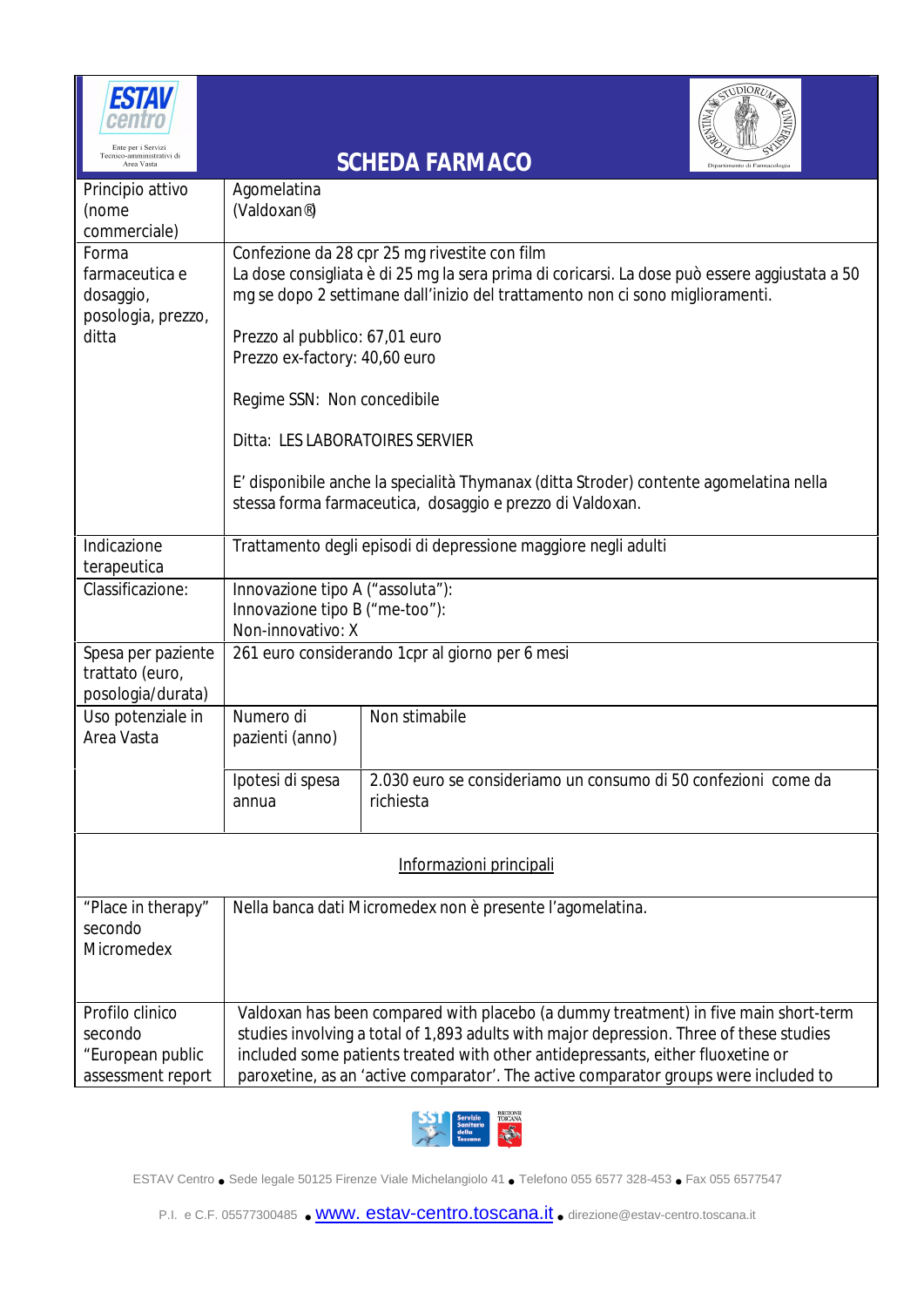| $(EPAR)$ "                                                                     | check that the study was able to measure the effectiveness of medicines in treating<br>depression. The main measure of effectiveness in these five studies was the change in<br>symptoms after six weeks, as measured on a standard scale for depression called the<br>Hamilton Depression Rating Scale (HAM-D). The company also presented the results of a<br>further study comparing Valdoxan with sertraline (another antidepressant).<br>Two other main studies compared the ability of Valdoxan and placebo to prevent<br>symptoms returning in 706 patients whose depression had already been controlled with<br>Valdoxan. The main measure of effectiveness was the number of patients whose<br>symptoms returned during 24 to 26 weeks of treatment.<br>In the short-term studies, Valdoxan was seen to be more effective than placebo in the two<br>studies where no active comparator was used. In the other three studies, which did include<br>an active comparator, there were no differences in scores between the patients taking<br>Valdoxan and those taking placebo. However, no effect of fluoxetine or paroxetine was<br>seen in two of these studies, making the results difficult to interpret. The additional study<br>showed that agomelatine was more effective than sertraline, with a difference in HAM-D<br>scores of 1.68 after six weeks.<br>In the first of the long-term studies, there was no difference between Valdoxan and<br>placebo in preventing symptoms returning during 26 weeks of treatment. However, the<br>second study showed that symptoms returned in 21% of the patients taking Valdoxan over<br>24 weeks (34 out of 165), compared with 41% of the patients taking placebo (72 out of<br>$174$ ). |
|--------------------------------------------------------------------------------|-------------------------------------------------------------------------------------------------------------------------------------------------------------------------------------------------------------------------------------------------------------------------------------------------------------------------------------------------------------------------------------------------------------------------------------------------------------------------------------------------------------------------------------------------------------------------------------------------------------------------------------------------------------------------------------------------------------------------------------------------------------------------------------------------------------------------------------------------------------------------------------------------------------------------------------------------------------------------------------------------------------------------------------------------------------------------------------------------------------------------------------------------------------------------------------------------------------------------------------------------------------------------------------------------------------------------------------------------------------------------------------------------------------------------------------------------------------------------------------------------------------------------------------------------------------------------------------------------------------------------------------------------------------------------------------------------------------------------------------------------------|
| Profilo di<br>sicurezza<br>"European public<br>assessment report<br>$(EPAR)$ " | The most common side effects with Valdoxan (seen in between 1 and 10 patients in 100) are<br>headache, dizziness, somnolence (sleepiness), insomnia (difficulty sleeping), migraine,<br>nausea (feeling sick), diarrhoea, constipation, upper abdominal pain (tummy ache),<br>hyperhidrosis (excessive sweating), back pain, fatigue (tiredness), increases in liver enzymes<br>and anxiety. Most side effects were mild or moderate in intensity and happened within the<br>first two weeks of treatment                                                                                                                                                                                                                                                                                                                                                                                                                                                                                                                                                                                                                                                                                                                                                                                                                                                                                                                                                                                                                                                                                                                                                                                                                                             |
|                                                                                | Valdoxan should not be used in people who may be hypersensitive (allergic) to agomelatine<br>or any of the other ingredients. It must not be used in patients who have problems with<br>their liver, such as cirrhosis (scarring of the liver) or active liver disease. It must also not be<br>used in patients who are taking medicines that slow down the breakdown of Valdoxan in the<br>body, such as fluvoxamine (another antidepressant) and ciprofloxacin (an antibiotic).                                                                                                                                                                                                                                                                                                                                                                                                                                                                                                                                                                                                                                                                                                                                                                                                                                                                                                                                                                                                                                                                                                                                                                                                                                                                     |
|                                                                                | Valdoxan should not be used in elderly patients with dementia.                                                                                                                                                                                                                                                                                                                                                                                                                                                                                                                                                                                                                                                                                                                                                                                                                                                                                                                                                                                                                                                                                                                                                                                                                                                                                                                                                                                                                                                                                                                                                                                                                                                                                        |
| Comparator                                                                     | SSRI(s): fluoxetina, paroxetina, sertralina, venlafaxina, escitalopram                                                                                                                                                                                                                                                                                                                                                                                                                                                                                                                                                                                                                                                                                                                                                                                                                                                                                                                                                                                                                                                                                                                                                                                                                                                                                                                                                                                                                                                                                                                                                                                                                                                                                |



ESTAV Centro • Sede legale <sup>50125</sup> Firenze Viale Michelangiolo <sup>41</sup> • Telefono <sup>055</sup> <sup>6577</sup> 328-453 • Fax 055 6577547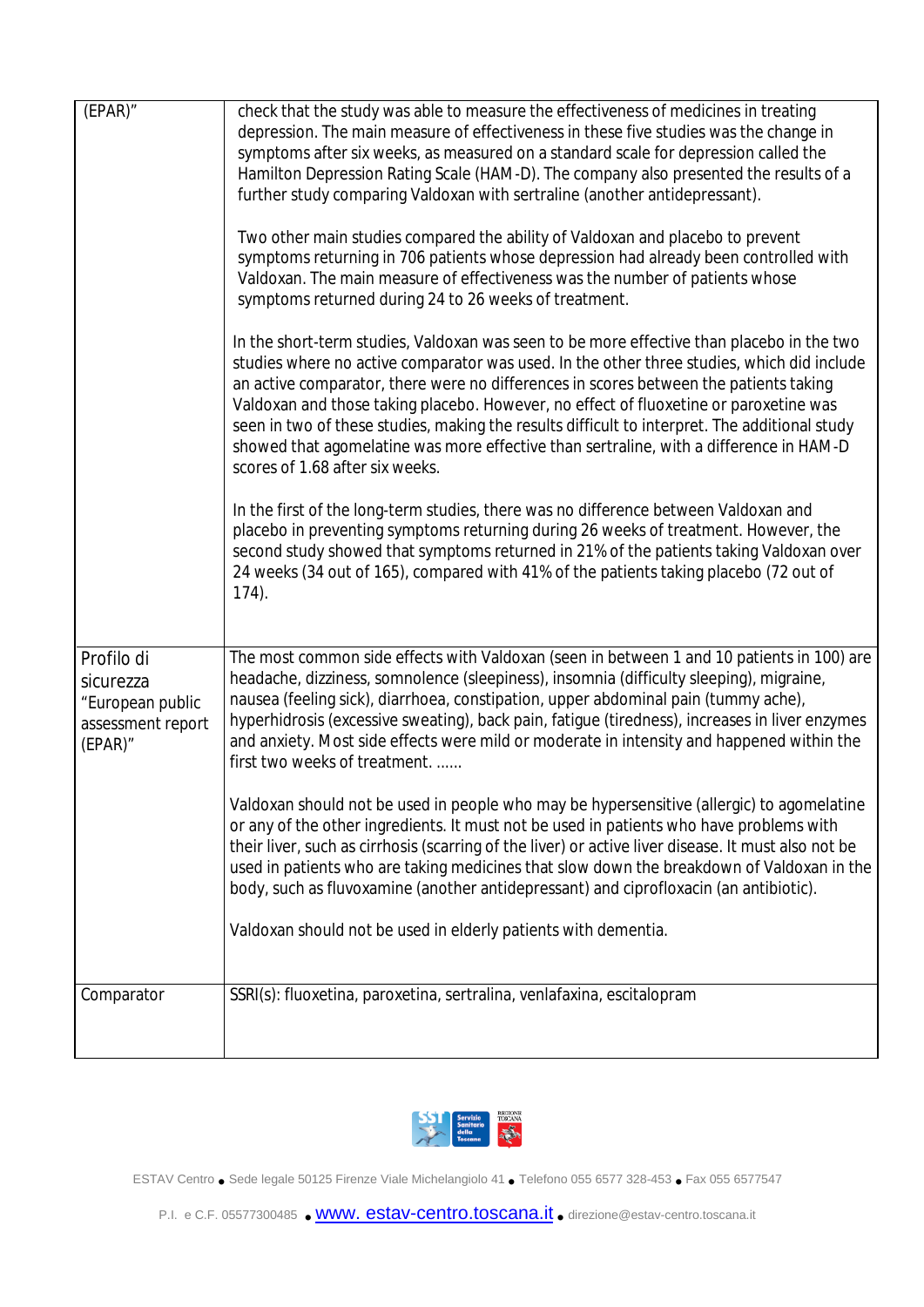## **Analisi degli studi clinici: confronti diretti** Vedi sintesi della letteratura clinica sopra riportata

## **Confronti indiretti** Non sono stati eseguiti confronti indiretti

| Spesa per paziente (posologia/durata)                                                           |                 |                   |                                              |                                                     |  |
|-------------------------------------------------------------------------------------------------|-----------------|-------------------|----------------------------------------------|-----------------------------------------------------|--|
| Principio attivo<br>(SPECIALITA')                                                               | Confezione      | Prezzo ex-factory | Costo terapia per paziente<br>(IVA esclusa)* | Situazione<br>contrattuale/modal<br>ità di acquisto |  |
| Agomelatina<br>(Valdoxan)                                                                       | 28 cpr          | 40,60 euro        | 261                                          | Prodotto nuovo                                      |  |
| Spesa per paziente (posologia/durata) con le alternative terapeutiche disponibili in Area Vasta |                 |                   |                                              |                                                     |  |
| Fluoxetina<br>(Fluoxetina Fidia 20 mg)                                                          | 28 cpr          | 0,42              | Trascurabile                                 | Delibera 715P/10                                    |  |
| Sertralina<br>(ZOLOFT*100MG)                                                                    | 30 cpr          | 0,0035873         | Trascurabile                                 | Delibera 715P/10                                    |  |
| Paroxetina<br>(ZOLOFT*50MG)                                                                     | 30 cpr          | 0,0009355         | Trascurabile                                 | Delibera 715P/10                                    |  |
| Paroxetina<br>(SEREUPIN*20MG)                                                                   | 28 cpr          | 0,066             | Trascurabile                                 | Delibera 715P/10                                    |  |
| Fluvoxamina maleato<br>(MAVERAL 100 MG)                                                         | $\overline{30}$ | 3,45              | Trascurabile                                 | Delibera 715P/10                                    |  |
| Fluvoxamina maleato<br>(MAVERAL 50 MG)                                                          | 30              | 2,10              | Trascurabile                                 | Delibera 715P/10                                    |  |
| Citalopram<br>(citalopram RAT 40 mg)                                                            | 14              | 0,65              | Trascurabile                                 | Delibera 715P/10                                    |  |
| Citalopram<br>(citalopram RAT 20 mg)                                                            | 28              | 0,63              | Trascurabile                                 | Delibera 715P/10                                    |  |
| Paroxetina mesilato<br>(Daparox 20 mg)                                                          | 28              | 0,03              | Trascurabile                                 | Delibera 715P/10                                    |  |
| Escitalopram ossalato<br>(Cipralex 10 mg)                                                       | 28              | 10,21             | 65,63                                        | Delibera 715P/10                                    |  |
| Escitalopram ossalato<br>(Cipralex 20 mg)                                                       | 28              | 20,14             | 129,47                                       | Delibera 715P/10                                    |  |
| *Considerando 180 unità posologiche per un ciclo di 6 mesi.                                     |                 |                   |                                              |                                                     |  |



ESTAV Centro • Sede legale <sup>50125</sup> Firenze Viale Michelangiolo <sup>41</sup> • Telefono <sup>055</sup> <sup>6577</sup> 328-453 • Fax 055 6577547